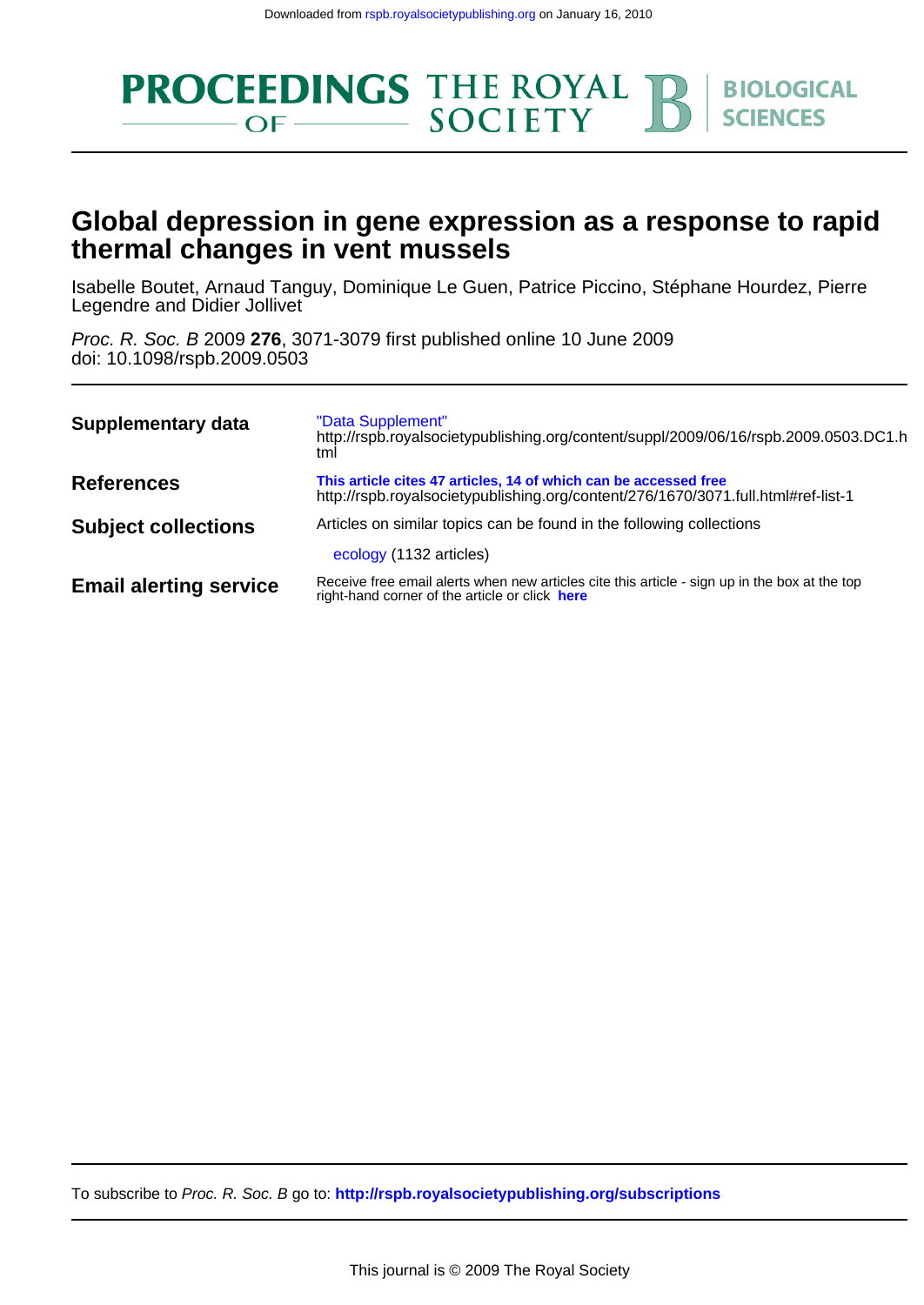

# Global depression in gene expression as a response to rapid thermal changes in vent mussels

Isabelle Boutet<sup>1,2,\*</sup>, Arnaud Tanguy<sup>1,2</sup>, Dominique Le Guen<sup>1,2</sup>, Patrice Piccino<sup>1,2</sup>, Stéphane Hourdez<sup>1,2</sup>, Pierre Legendre<sup>3</sup> and Didier Jollivet $1,2$ 

<sup>1</sup>Laboratoire Adaptation et Diversité en Milieu Marin, BP 74, Université Pierre et Marie Curie—Paris VI 29680, Roscoff cedex, France <sup>2</sup> Station Biologique de Roscoff, Equipe GAME, BP 74, CNRS UMR 7144, Place Georges Teissier 29682, Roscoff cedex, France  $3Département$  des Sciences Biologiques, Université de Montréal, CP 6128 Succ 'Centre-Ville', Montréal, Québec H3C 3J7, Canada

Hydrothermal vent mussels belonging to the genus Bathymodiolus are distributed worldwide and dominate communities at shallow Atlantic hydrothermal sites. While organisms inhabiting coastal ecosystems are subjected to predictable oscillations of physical and chemical variables owing to tidal cycles, the vent mussels sustain pronounced temperature changes over short periods of time, correlated to the alternation of oxic/anoxic phases. In this context, we focused on the short-term adaptive response of mussels to temperature change at a molecular level. The mRNA expression of 23 genes involved in various cell functions of the vent mussel Bathymodiolus azoricus was followed after heat shocks for either 30 or 120 min, at 25 and 30 $\degree$ C over a 48 h recovery period at 5 $\degree$ C. Mussels were genotyped at 10 enzyme loci to explore a relationship between natural genetic variation, gene expression and temperature adaptation. Results indicate that the mussel response to increasing temperature is a depression in gene expression, such a response being genotypically correlated at least for the  $Pgm-1$  locus. This suggests that an increase in temperature could be a signal triggering anaerobiosis for  $B$ . azoricus or this latter alternatively behaves more like a 'cold' stenotherm species, an attribute more related to its phylogenetic history, a cold seeps/wood fall origin.

Keywords: temperature; adaptation; genotype; mRNA expression; metabolic depression; Bathymodiolus azoricus

## 1. INTRODUCTION

Temperature, and especially thermal gradients, is one of the major environmental factors influencing vertical and latitudinal distributions of marine organisms by constraining many biological processes from macromolecular structure and interactions to reaction fluxes ([Hochachka](#page-9-0) [& Somero 1984](#page-9-0); [Somero 1995](#page-9-0)). Temperature variations impact biochemical and physiological processes directly, by restricting enzyme activity efficiency or promoting protein catabolism, for example. A second effect of increasing temperature is the induction of hypoxia by limiting the oxygen dissolution in sea water. Consequently, marine organisms may shift metabolism towards anaerobiosis at both cold and warm temperature extremes [\(Anestis](#page-8-0) et al. 2007). This shift generally entails a metabolic depression owing to the lesser efficiency of ATP turn over and oxygen-limited thermal tolerance in organ-isms (Pörtner 2002; [Storey & Storey 2004](#page-9-0)). In fact, it was shown that the oxygen uptake of an organism is greatly reduced near the lower and higher limits of thermal tolerance, not only because to lower oxygen availability but also through a loss of efficiency of oxygen supply mechanisms that are not able to meet the organism's temperature-dependent oxygen demand [\(Anestis](#page-8-0) et al. [2007\)](#page-8-0). In some marine ecosystems, such as the intertidal zone (immersion/emersion cycles) or deep-sea hydrothermal vents, organisms are often exposed to steep environmental gradients (temperature and oxygen, sulphide, methane) and long periods of stressful conditions, including hypoxia owing to emersion ([Chung & Zmora](#page-8-0) [2008\)](#page-8-0), outranged temperatures and eutrophication [\(La Jeunesse & Elliott 2004](#page-9-0)) or high sulphide concentrations [\(Weeks](#page-9-0) et al. 2002).

The hydrothermal vent environment exhibits extreme and highly fluctuating life conditions (Chevaldonné et al[. 1991](#page-8-0); [Le Bris](#page-9-0) et al. 2005) compared with the surrounding deep sea. Hydrothermal vents are active sulphide-rich springs located along mid-oceanic ridges of the deep sea. This environment is characterized by sharp and highly fluctuating temperature (tens of degrees over centimetres), oxygen and pH gradients, as well as the presence of radionuclide, high heavy metal and sulphide concentrations ([Cherry](#page-8-0) et al. 1992; [Johnson](#page-9-0) et al. 1994;

<sup>\*</sup> Author for correspondence ([boutet@sb-roscoff.fr](mailto:boutet@sb-roscoff.fr)).

Electronic supplementary material is available at [http://dx.doi.org/10.](http://dx.doi.org/10.1098/rspb.2009.0503) [1098/rspb.2009.0503](http://dx.doi.org/10.1098/rspb.2009.0503) or via <http://rspb.royalsocietypublishing.org>.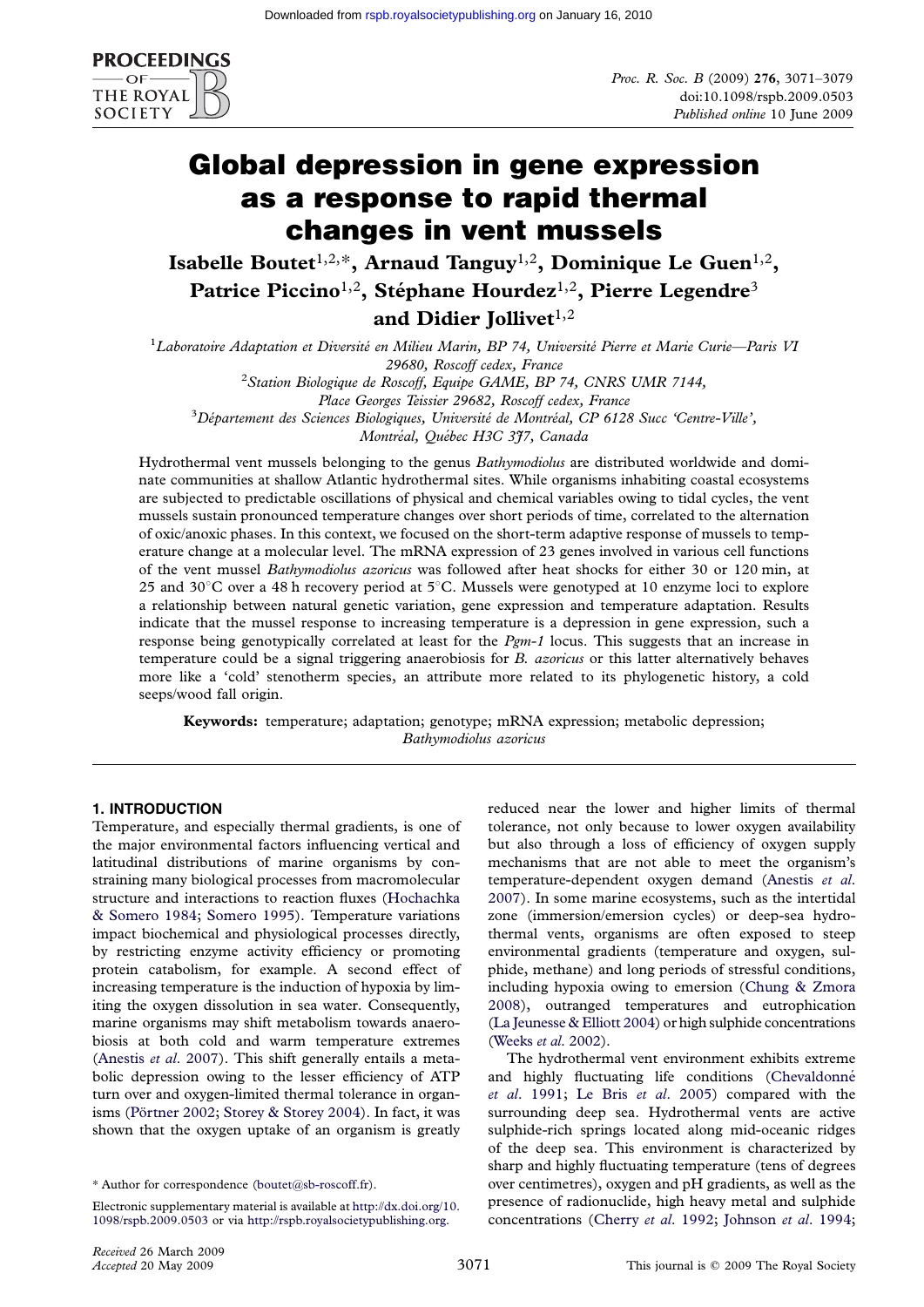<span id="page-2-0"></span>[McMullin](#page-9-0) et al. 2000). Chemical concentrations mainly depend on the nearly turbulent mixing of fluid with the surrounding abyssal sea water. Oxygen concentration is therefore negatively correlated with temperature and sulphide concentration ([Johnson](#page-9-0) et al. 1986), leading to possible physiological changes during the aerobic/ anaerobic alternation ([Hourdez & Lallier 2007](#page-9-0)). Oxygen concentration is indeed close to zero when fluid temperature exceeds  $10^{\circ}$ C. In spite of these challenging environmental conditions (compared with the surrounding deep sea), a highly specialized fauna, often endemic (from Archaea to vertebrates), is exploiting the sulphide/ methane source. Among them, hydrothermal vent mussels belonging to the genus Bathymodiolus are distributed worldwide [\(Von Cosel](#page-9-0) et al. 1999). In particular, they dominate communities at shallower hydrothermal sites of the Mid-Atlantic Ridge (MAR). While organisms inhabiting coastal ecosystems are subjected to predictable oscillations of physical and chemical variables controlled by tidal cycles, the vent mussels withstand large tempera-ture changes over short periods of time ([Johnson](#page-9-0) et al. [1994\)](#page-9-0). For example, these authors reported that temperature can fluctuate from 5 to  $20^{\circ}$ C within a 12 h period with values over  $10^{\circ}$ C at least for 4 h. Chemical parameters variations occurred concomitantly with these temperature oscillations. Johnson et al[. \(1994\)](#page-9-0) also established that sulphide concentrations increased from less than 200  $\mu$ M to 1 mM for the highest temperature, while oxygen concentration simultaneously decreased towards zero. Numerous studies conducted on Bathymodiolus spp. were related to stress physiology and endosymbiosis [\(Bebianno](#page-8-0) et al. 2005; [Duperron](#page-8-0) et al. 2006), but very few have investigated how temperature changes and subsequent aerobic–anaerobic shifts of the vent conditions may influence vent mussel physiology ([Berger & Young](#page-8-0) [2006\)](#page-8-0).

In the context of investigations on the thermotolerance of vent taxa, we focused our work on the short-term adaptive response of mussels to thermal challenge at a molecular level. We wanted to know whether vent mussels represent a 'true' eurytherm species, able to sustain bursts of high temperatures over long periods of time. For this purpose, we followed the mRNA expression of 23 genes involved in various cell functions (metabolic pathways, detoxifying processes, stress response, etc.) of the Atlantic vent mussel Bathymodiolus azoricus after heat shocks for 30 or 120 min, at 25 or 30 $^{\circ}$ C, followed by a 48 h recovery period at  $5^{\circ}$ C. In addition, mussels were genotyped at 10 enzyme loci to explore a potential relationship between natural genetic variation, stress protein expression and temperature adaptation. This allowed us to determine whether mussels can easily recover from heat exposure and may adopt specific transcriptional strategies to cope with thermal changes.

## 2. MATERIAL AND METHODS

#### (a) Sample collection and experimental design

Bathymodiolus azoricus individuals were collected on board the N/O L'Atalante using the ROV Victor6000 from dense mussel beds at the shallow vent field of Menez Gwen  $(37°51' \text{ N}, 31°30' \text{ W}, 850 \text{ m}$  depth) and at the Rainbow vent field  $(36°14' \text{ N}, 33°54' \text{ W}, 2350 \text{ m})$  depth on the MAR during the ATOS cruise (2001).

Mussels from the Menez Gwen site were selected for heatshock exposure experiments because they were able to rapidly recover from depressurization and live for more than a year at atmospheric pressure with sulphide/methane exposure without specialized pressure vessels (Kádár et al. [2005\)](#page-9-0).

Both experiments were conducted as follows: the 72 h (or 96 h for the LabHorta set) acclimatized mussels were transferred into a sea-water tank at  $25^{\circ}$ C (experiment 1) or  $30^{\circ}$ C (experiment 2) during 30 (first series) and 120 min (second series) while a third group was maintained at  $5^{\circ}$ C as a control. The control mussels were used as a calibrator in subsequent real-time PCR analysis. The two groups of 30 heat-shocked mussels were transferred to  $5^{\circ}$ C for 48 h at the end of the heat-challenge period in two distinct tanks (series 1 and 2). Mussels were sampled at the end of the heat shock (T0) and after 2, 6, 12, 24 and 48 h during the recovery period at  $5^{\circ}$ C. Details about the experimental schedule are developed in the electronic supplementary material, S1.

In parallel to the heat-shock experiments, differential mortality experiments were conducted on board of the N/O L'Atalante using mussels from Rainbow vent field and, at LabHorta, using individuals collected from the Menez Gwen vent field (see details in the electronic supplementary material, S1).

### (b) Gene selection and mRNA quantification by real-time PCR

The mRNA expression of 23 genes was followed by real-time PCR in the mussels subjected to  $25^{\circ}$ C. Among these 23 genes, 12 were subselected to follow the mRNA expression in the second experimental set of mussels (subjected to  $30^{\circ}$ C). In order to cover various metabolic pathways, genes were chosen from an EST collection generated from B. azoricus cDNA libraries [\(Tanguy](#page-9-0) et al. 2008) and from Bathymodiolus thermophilus SSH libraries [\(Boutet](#page-8-0) et al. [2009\)](#page-8-0) (electronic supplementary material, S2). Total RNA extraction and real-time PCR were carried out according to the protocol described in the electronic supplementary material, S2.

#### (c) Individual genotyping

The correlations between gene expression and genotype were accessed by genotyping the experimented mussels for 10 enzyme systems following the protocols described in the electronic supplementary material, S2.

#### (d) Statistical treatment of the datasets

#### (i) Effect of heat-shock duration, time of recovery and genotype on mRNA expression

A canonical redundancy analysis (RDA) was performed on the data obtained from the  $25^{\circ}$ C heat-shock experiment, including mRNA expression of 23 genes (response variables), 10 explanatory variables including the experimental factors heat-shock duration and time of recovery, genotype classes at seven loci (coding described below; nonpolymorphic loci Aco, Hk and Mpi were not retained for subsequent analysis), and multi-locus heterozygosity using the R-language 'rdaTest' function ([http://www.bio.](http://www.bio.umontreal.ca/legendre/indexEn.html) [umontreal.ca/legendre/indexEn.html\)](http://www.bio.umontreal.ca/legendre/indexEn.html). RDA was used to estimate the fraction of variation in gene expression attributable to the explanatory variables. This method therefore displays correlations between the response and explanatory variables.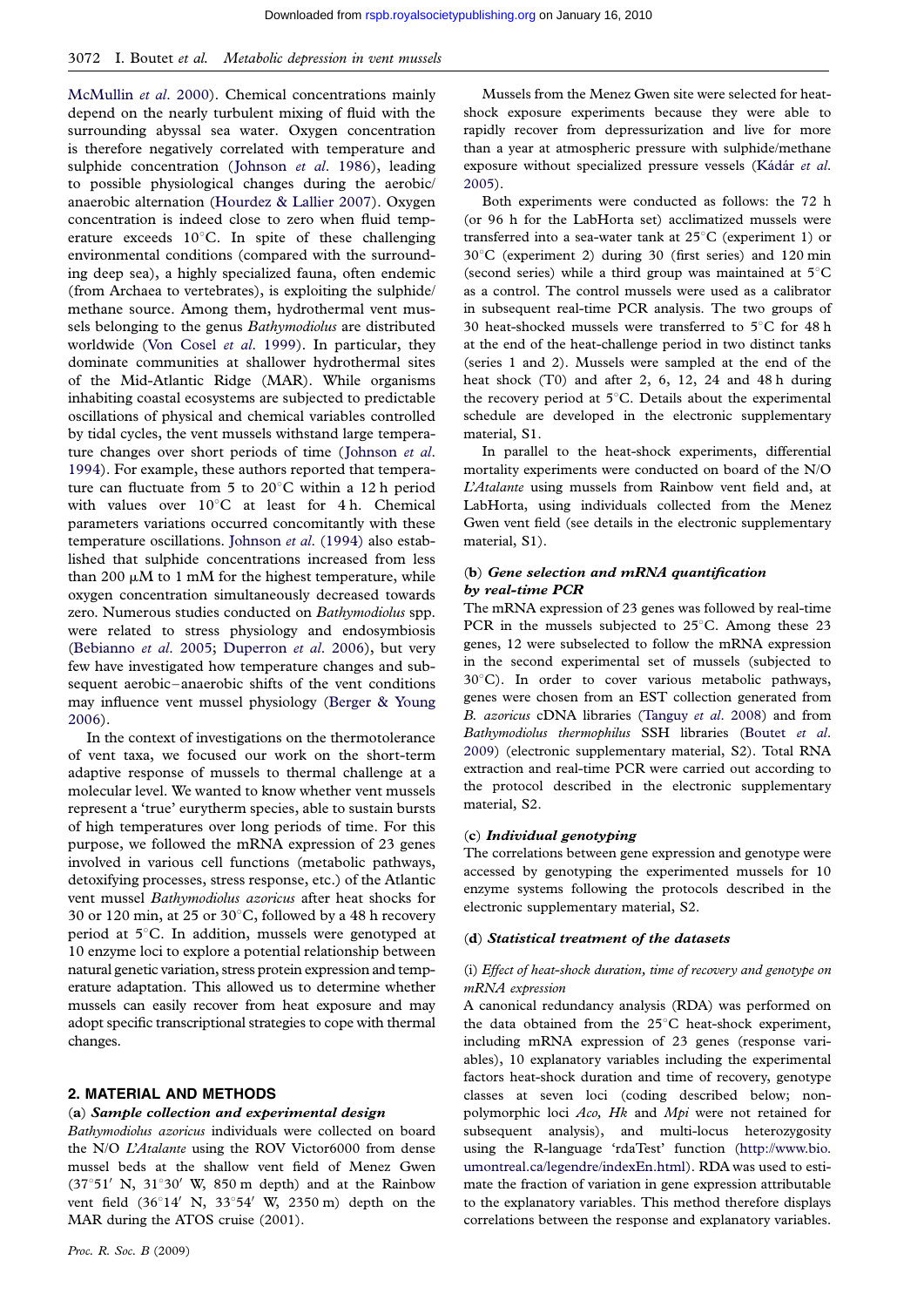The explanatory variables were recoded as a set of numerical variables corresponding to experimental factors and genetic classes. Heat-shock duration and heterozygosity were considered as quantitative variables (transformation of numerical code not required). A polynomial transformation was applied to the recovery times (simple, power 1; square, power 2; cube, power 3). Genotype classes were all coded as three binary variables corresponding to the genotypes 100/100,  $100/x$  and  $x/x$ . In order to give the same weight to all response variables in the analysis, levels of gene expression  $(\Delta Ct)$  were standardized to mean  $= 0$  and variance  $= 1$  (*z*-score transformation) with the R-language 'decostand' function of the 'vegan' package (Vegan: Community Ecology Package v. 1.8-3; [http://](http://cran.r-project.org/) [cran.r-project.org/\)](http://cran.r-project.org/). For each gene, the very few missing values (lack of amplification) in the dataset were replaced by the mean expression across individuals; this kept unaltered the position of the centroid of the response variables [\(Legendre & Legendre 1998](#page-9-0)) as non-amplification of one individual for a given gene is more likely the result of polymorphism along the primer hybridization site.

A forward selection of the explanatory variables was performed using with the 'packfor' R-language package (Packfor: forward selection with permutation. R package v. 0.0-7; [http://](http://biomserv.univ-lyon1.fr/dray/Software.html#packfor) [biomserv.univ-lyon1.fr/dray/Software.html#packfor\)](http://biomserv.univ-lyon1.fr/dray/Software.html#packfor), retaining the explanatory variables with  $p \leq 0.05$  after Monte Carlo permutation tests (nperm  $= 9999$ ). An overall test of significance of the canonical relationship (9999 permutations) and an ordination biplot (Z-plot type) was generated from the RDA results [\(Legendre & Legendre 1998\)](#page-9-0).

#### (ii) Effect of thermal stress on mRNA expression

A second RDA (using the R-language 'rdaTest' function) was computed on the response data combining the mRNA expression of 12 genes under the 25 and 30 $^{\circ}$ C experimental conditions for the HS-mussels, and 5 explanatory variables (temperature, shock duration, time of recovery, Pgm-1 and Mdh-2: the two most contributing loci in the first RDA). Because the number of individuals differed for each experimental condition, the explanatory variables, temperature and heat-shock duration, were transformed in order to give each group the same weight in the analysis (table S1, electronic supplementary material). The other data transformations were similar to the previous RDA. Significant testing of the global analysis and the forward selection of explanatory variables were also done in the same way as in the first RDA. The results were visualized in an ordination biplot (Z-plot type).

#### (iii) Potential relationship between pgm-1 genotype and mRNA expression level

The differences between mean mRNA expression of each Pgm-1 genotype classes (three groups:  $100/100$ ,  $100/x$ ,  $x/x$ , where  $x$  stands for any other allelic form) were tested by using a non-parametric Wilcoxon–Mann–Whitney test with multiple test correction of [Holm \(1979\)](#page-9-0) (R-language 'stats' package).

### (e) Differential mortalities under a pressure of 1 atm

Batches of 50 individuals from Menez Gwen and Rainbow were acclimatized to different temperatures (10, 15, 20 and  $25^{\circ}$ C) over a period of one week and processed following protocols described in the electronic supplementary material, S1. Dead and surviving mussels (following the  $DL_{50}$ ) were compared using pairwise exact tests of genic Metabolic depression in vent mussels I. Boutet et al. 3073

differentiation (Genepop v. 3.4, Markov chain parameters: dememorization  $= 10000$ , batches  $= 100$  and iterations per  $batch = 5000$  and a multiple test correction of [Holm](#page-9-0) [\(1979\)](#page-9-0) (R-language 'p.adjust' function).

## 3. RESULTS

#### (a) mRNA expression variation in response to heat shocks

In both sets of experiments, we found a strong transcriptional depression trend affecting most of the genes during the recovery kinetics after a brief period of gene induction during the first 2 h of recovery. This global gene inhibition (often marginally significant when compared to control) was always more pronounced for the 120 minshock (figure  $1a,b$ ).

First, different expression patterns were observed between heat-shock durations. Although a similar trend of mRNA decrease was observed after the shock, the gene induction occurring for most genes about 2 h after the beginning of the shock (i.e. at  $T2 = 30$  min plus 2 h and  $T0 = 120$  min) was greatly attenuated during the long-term exposure in the case of the  $25^{\circ}$ C-exposure [\(figure 1](#page-4-0)a) and displayed a complete change in gene expression from a constant upregulated genes situation during the short shock to a constant downregulated gene situation during the long-term shock at the  $30^{\circ}$ C-exposure [\(figure 1](#page-4-0)*b*).

Second, gene expression pathways were clearly different between the two thermal shock conditions (25 and  $30^{\circ}$ C). A clear pattern of gene expression kinetics with a peak of gene induction just after the shock, followed by a rapid decrease of expression towards inhibition even after 48 h of recovery, was observed in the case of an exposure at  $25^{\circ}$ C [\(figure 1](#page-4-0)*a*), whereas most genes remained clearly up- or downregulated over the full range of the recovery period depending on the length of the shock in the case of an exposure at  $30^{\circ}$ C [\(figure 1](#page-4-0)b). The number of constantly downregulated genes increased as a function of the length of the shock, indicating that mussels were not able to cope with temperatures above  $30^{\circ}$ C, at least for the longest exposure time at 1 atm.

## (b) Disentangling the relative effects of treatment and genetic components on the variance of gene expression across individuals

In the first set of experiments (exposure to  $25^{\circ}$ C), we assessed the part of the observed variance among individual mRNA expression (23 genes) associated with each experimental and genetic factor [\(figure 2\)](#page-4-0). The first step of the analysis consisted in the selection of significant explanatory variables out of the 10 that were available (heat-shock length, time of recovery, heterozygosity and seven enzyme loci). Using a multivariate forward selection procedure (R-language package 'packfor'), three variables remained significant ( $p < 0.05$ ) to explain the variance of the 24 response variables across individuals: recovery time in polynomial form (simple:  $R^2 = 0.125$ ,  $F = 4.879$ ,  $p = 0.01$ ; square:  $R^2 = 0.105$ ,  $F = 4.48$ ,  $p = 0.018$ ; cube:  $R^2 = 0.103$ ,  $F = 4.964$ ,  $p = 0.007$ ), the heat-shock length  $(R^2 = 0.066, F = 3.43, p = 0.033)$ and the locus  $Pgm-1$   $x/x$   $(R^2 = 0.088, F = 3.278,$  $p = 0.042$ ). These variables were thus used in the first canonical RDA. The first two axes of the RDA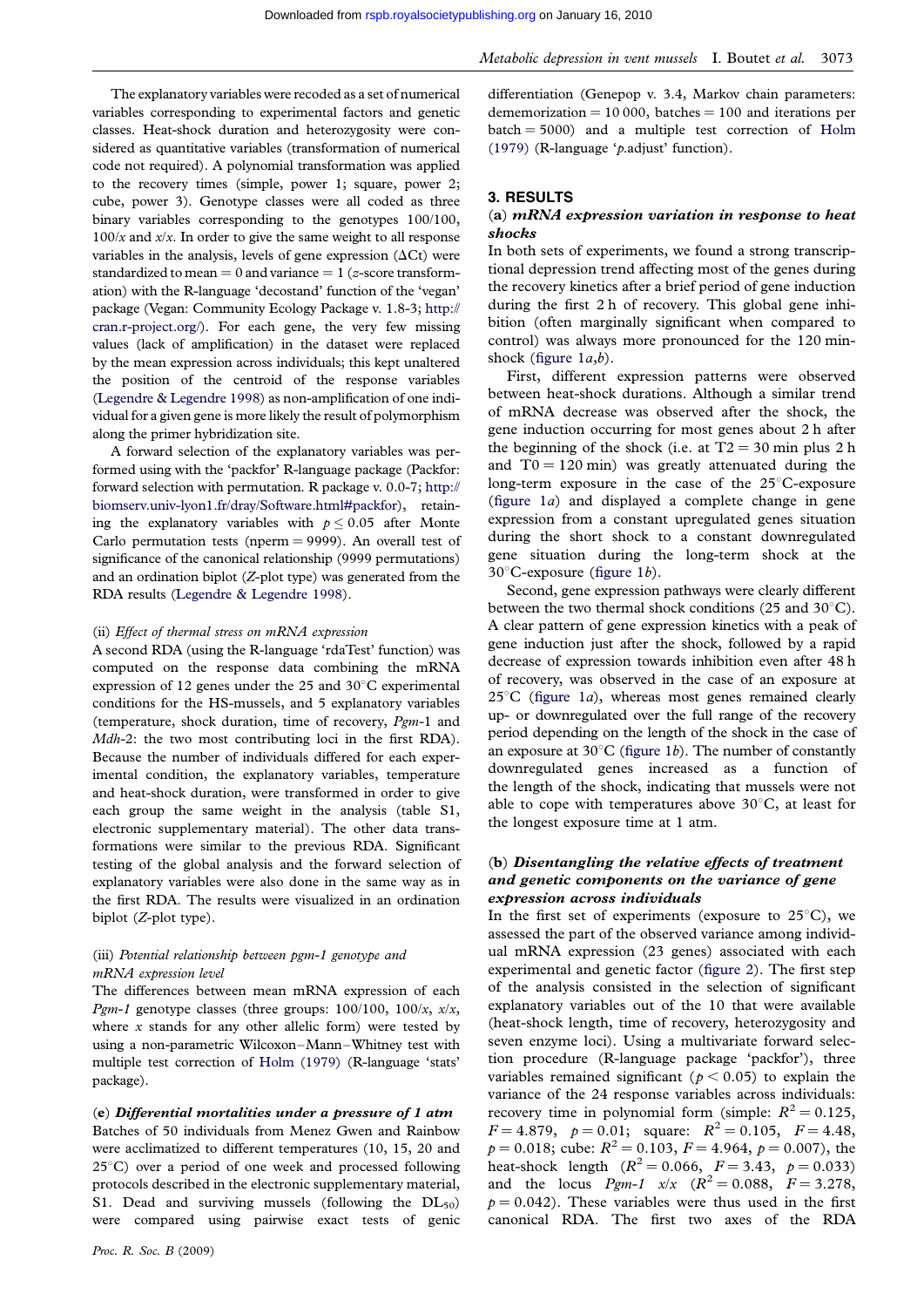<span id="page-4-0"></span>3074 I. Boutet et al. Metabolic depression in vent mussels



Figure 1. mRNA gene expression followed during a recovery period of 48 h at  $5^{\circ}$ C in mussels exposed for 30 and 120 min at 25°C (a) and 30°C (b). Relative mRNA expression was expressed as xfold control mussel expression level. T0–T48, hours following heat shock. Significant differences with control: \*,  $p < 0.05$  and \*\*,  $p < 0.01$ .



Figure 2. Ordination biplot representing the significant ( $p < 0.05$ ) effect of experimental (heat-shock duration and recovery) and genetic (PGM-1 genotypes) factors (arrows) on mRNA expression of 23 genes in mussels exposed to thermal challenge (25°C during 30 min and 2 h). Black circles represent individuals exposed for 120 min at 25°C and white triangles represent individuals exposed for 30 min at  $25^{\circ}$ C at 1 atm. Lines represent the response variables.

Proc. R. Soc. B (2009)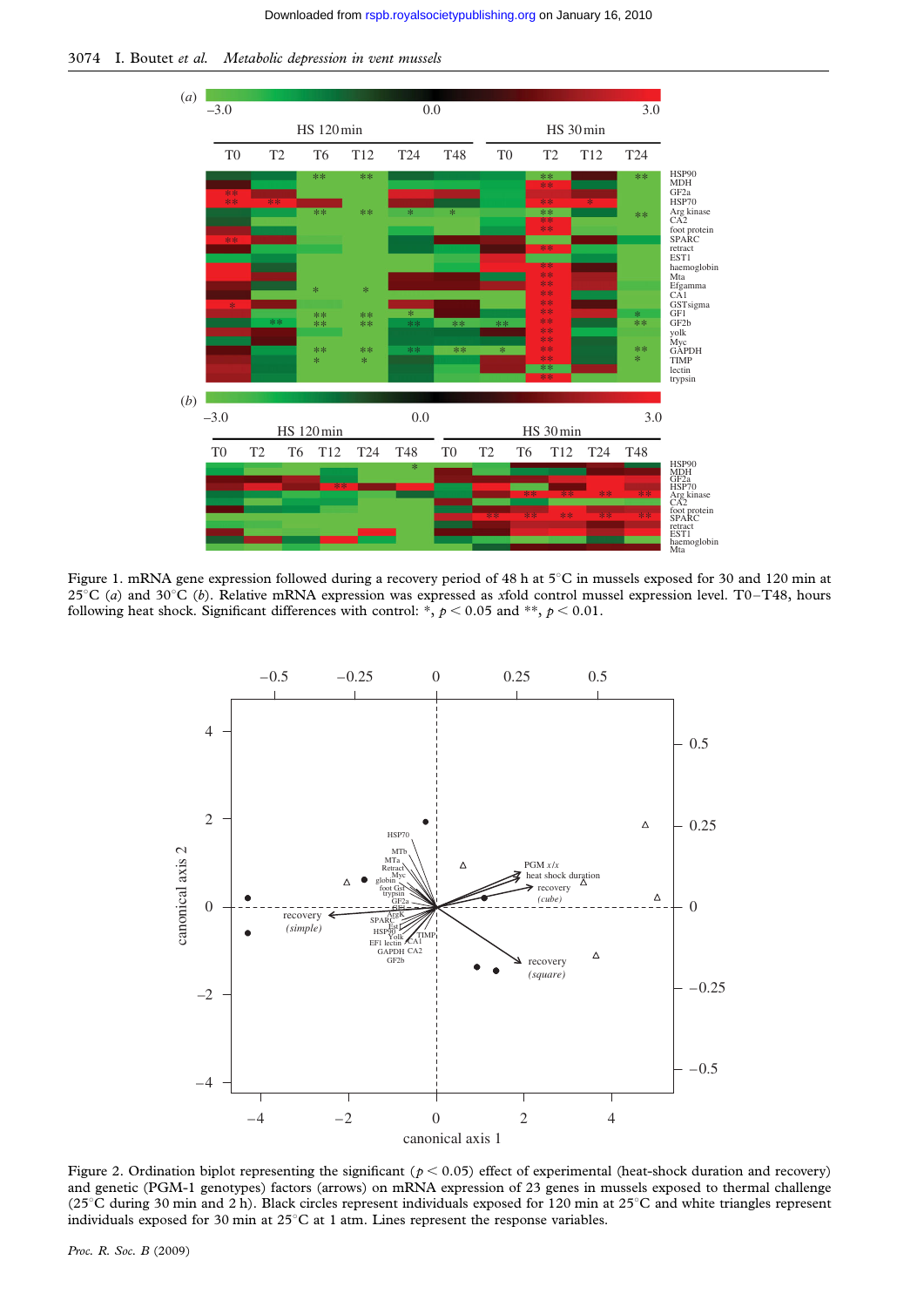

Figure 3. Ordination biplot representing the significant ( $p < 0.05$ ) effect of experimental (temperature, heat-shock duration and recovery) factors (arrows) on mRNA expression of 12 genes in mussels exposed to thermal challenge (25 and  $30^{\circ}$ C during 30 and 120 min) at atmospheric pressure. Lines represent the response variables.

constrained by the two experimental factors (recovery time and length of heat shock) and the genetic background (expression of the  $Pgm-1$   $x/x$ ) explained approximately 43.4 per cent  $(R^2 \text{adj} = 31.7\%, F = 3.7,$  $p = 0.001$ ) of the total variance associated with gene expression (RDA-1 = 34.7%, RDA-2 = 4.7%).

A second set of statistical analyses was conducted to estimate the effect of the thermal threshold on mRNA expression in mussels (figure 3). The data focused on the mRNA expression of 12 genes (§[2\)](#page-2-0) using five explanatory variables (heat-shock duration, temperature, recovery time and the loci Pgm-1 and Mdh-2, which yielded the highest  $R<sup>2</sup>$  values in the first RDA). Three experimental factors were found to be significant ( $p < 0.05$ ) using the forward selection procedure: the thermal threshold ( $R^2 = 0.282$ ,  $F = 38.428$ ,  $p = 0.001$ ), the shock duration ( $R^2 = 0.155$ ,  $F = 26.7$ ,  $p = 0.001$ ) and the time of recovery (simple:  $R^2 = 0.037$ ,  $F = 6.78$ ,  $p = 0.001$ ; square:  $R^2 = 0.016$ ,  $F = 3.075$ ,  $p = 0.042$ ). The RDA performed with this set of significant explanatory variables indicated that the thermal treatment explained 49.0 per cent  $(R^2 \text{adj} = 46.9\%$ ,  $F = 22.85$ ,  $p = 0.0001$ ) of the mRNA expression variance observed across individuals. The thermal threshold was mostly associated with the first axis of the ordination  $(RDA-1 = 31.5\%)$  and the shock length with the second axis (RDA-2 =  $15.8\%$ ).

## (c) Potential correlations between gene expression and genotype

Out of the 10 enzyme loci, only  $Pgm-1$  was contributing to the overall variance of gene expression associated

with thermal shocks. For each of the 23 genes, the mean level of mRNA expression was estimated in association with each genotypic class of  $Pgm-1$  (100/100, 100/x and  $x/x$ ) for the whole set of 25°C heat-shocked mussels (figure S1, electronic supplementary material). All 23 genes clearly displayed the same trend: individuals that did not possess allele 100 had a higher mRNA expression than the other two classes  $(100/100 \text{ or } 100/x)$ .

#### (d) Differential mortality experiments

The period of time prior to which the DL50 was reached increased with decreasing experimental temperature. Experiment durations varied from 28 (at  $25^{\circ}$ C) to120 h (at  $10^{\circ}$ C). Dead and surviving individuals were all genotyped at the eight enzyme systems scored in the heat-shock experiments and subsequently used for pairwise genic differentiation tests (exact tests: Genepop v. 3.4) (table S2, electronic supplementary material). The only locus that displayed significant genic differentiation between dead and surviving individuals with increasing acclimatization temperatures is  $Pgm-1$ [\(table 1\)](#page-6-0). After a multiple test correction, genic differentiation was found to be significant at  $15^{\circ}$ C only for the Rainbow mussels and for individuals pooled over experiments. Before multiple test correction, the tests were also significant at Menez Gwen for individuals exposed at 20 and  $25^{\circ}$ C. Difference between batches was only explained by the increase in frequency of allele 95 at the Pgm-1 locus (table S2, electronic supplementary material).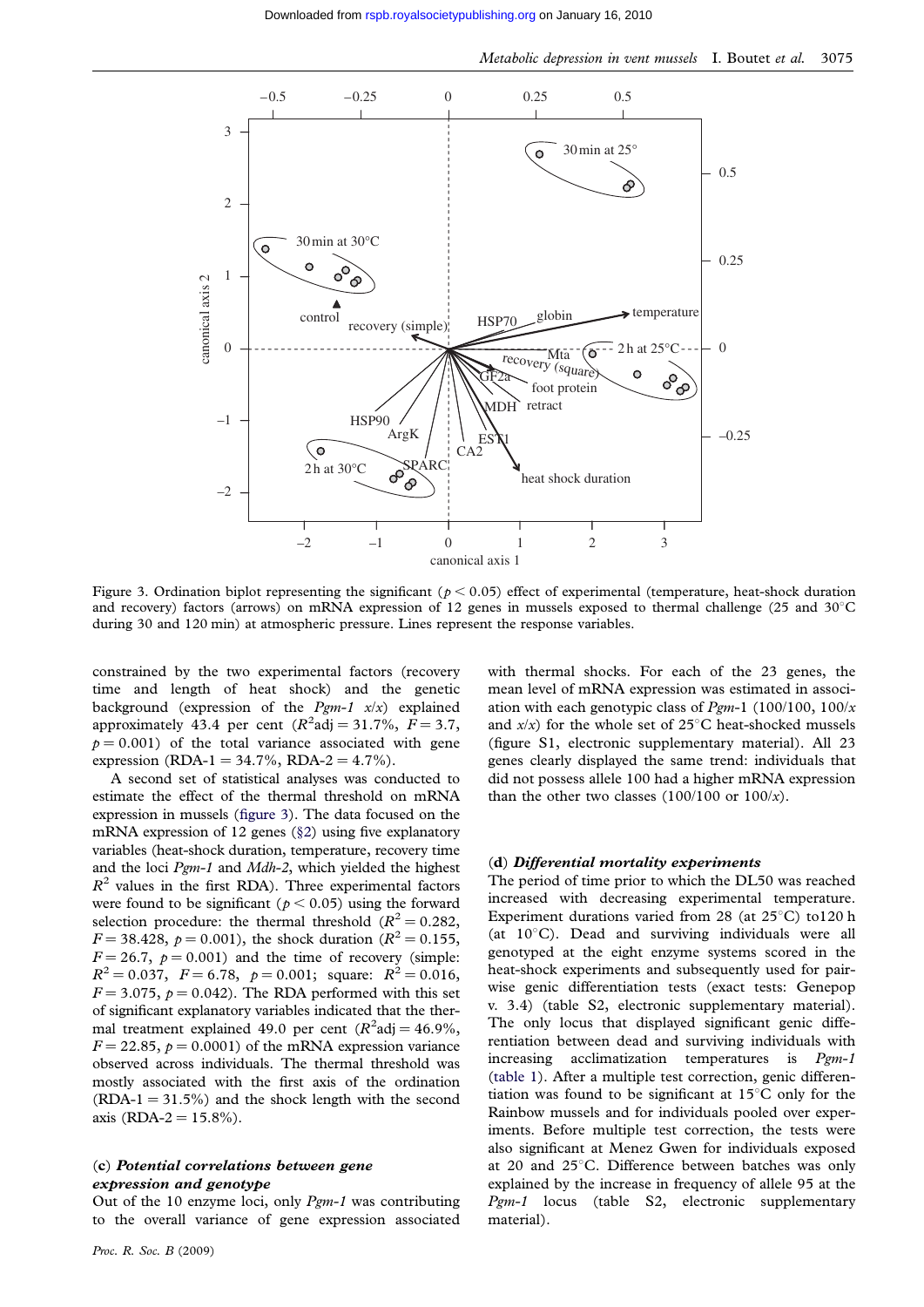<span id="page-6-0"></span>

|  | Table 1. Exact tests of genic differentiation (p) with corresponding standard errors (SE) for $Pgm$ loci between dead and |  |  |  |  |  |  |  |
|--|---------------------------------------------------------------------------------------------------------------------------|--|--|--|--|--|--|--|
|  | surviving mussels acclimatized at different temperatures at atmospheric pressure using the software Genepop v3.4. The     |  |  |  |  |  |  |  |
|  | multiple test correction of Holm was applied. Rb, Rainbow; MG, Menez Gwen; significance level: **p < 0.01; **p < 0.001.   |  |  |  |  |  |  |  |

|                                                                                 | $p_{10^{\circ}C}$ (SE) |                  | $p_{15^{\circ}C}$ ( <i>SE</i> ) |                  |                      | $p_{20^{\circ}C}$ ( <i>SE</i> ) $p_{25^{\circ}C}$ ( <i>SE</i> ) | $p_{\scriptscriptstyle{\text{ALL}}}(\textit{SE})$ |  |
|---------------------------------------------------------------------------------|------------------------|------------------|---------------------------------|------------------|----------------------|-----------------------------------------------------------------|---------------------------------------------------|--|
| loci                                                                            | Rb                     | MG               | Rb                              | MG               | <b>MG</b>            | MG                                                              |                                                   |  |
| $Pgm-2$                                                                         | 0.520<br>(0.002)       | 0.435<br>(0.002) | 1.000<br>(0.001)                | 1.000<br>(0.002) | $0.018**$<br>(0.000) | 1.000<br>(0.003)                                                | 0.056<br>(0.003)                                  |  |
| $Pgm-1$                                                                         | 0.312<br>(0.002)       | 0.115<br>(0.002) | $0.000$ ***<br>(0.000)          | 0.312<br>(0.003) | 0.175<br>(0.001)     | 0.175<br>(0.001)                                                | $0.000$ ***<br>(0.000)                            |  |
| all (Fisher's method,<br>Df = 20) ( $\chi^2$ -value<br>multiloci Fisher's test) | 0.384<br>(21.2)        | 0.671<br>(16.7)  | 0.124<br>(27.4)                 | 0.977<br>(9.4)   | $0.004$ **<br>(40.8) | 0.892<br>(12.7)                                                 | $0.001$ ***<br>(45.5)                             |  |

## 4. DISCUSSION

Understanding how an organism copes with its environmental constraints and by which cellular/physiological mechanisms it adapts to environmental variations is of major interest in biology at all functional levels. Marine organisms inhabiting highly fluctuating reduced environments display adaptive physiological, molecular and cellular responses (Bailly et al[. 2003](#page-8-0); [Berquist](#page-8-0) et al. 2004). Extreme temperatures (low or high) and temperatureinduced anoxia can trigger metabolic depression in aestivating, hibernating or diapausing species mainly at a translational level [\(Storey & Storey 2004](#page-9-0)). Effects of temperature on transcription are less well documented and more likely attributable to specific gene cascades that can be upor downregulated ([Storey & Storey 2004](#page-9-0)). By analysing mRNA expression of different genes involved in various cell functions, here we addressed questions about the threshold tolerance temperature to which the deep-sea vent mussel B. azoricus is able to adapt, knowing that temperature is often negatively correlated to oxygen concentrations in the mixing zone [\(Johnson](#page-9-0) et al. 1986; [Luther](#page-9-0) et al[. 2001\)](#page-9-0). Based on our data, a  $20-25^{\circ}$ C temperature increase at 1 atm, even over a brief period of time (ca 30 min), greatly affects mussels by depressing their metabolism and increasing stress proteins mRNA expression. This decrease in gene expression may be slightly dampened across individuals according to genotype, suggesting that diversifying selection may occur depending on the strength of the vent discharge in mussel beds.

### (a) Misadaptation to thermal vents or a mean to cope with hypoxia

During the course of experiments, no mortality was detected among mussel groups, but metabolic disorders were observed. Experimentation on deep-sea mussels entail additional negative effects such as decompression and oxidative stress owing to high oxygen level in surface sea-water compared with in situ conditions. Our results showed that the mRNA expression level in control mussel remained constant between the beginning and the end of the experiment, indicating that the differences were essentially due to heat-shock effects and not to the collection practices. The metabolic disorders are mainly linked to an mRNA depression for all genes studied with the exception of metallothioneins and heat-shock proteins. This effect is more pronounced at the highest thermal exposure and heat-shock duration, suggesting that increasing temperature

may either block the transcription or alter the integrity of mRNA. Mussels exposed for 120 min at 25 or  $30^{\circ}$ C were indeed not able to recover an mRNA expression level similar to that of the control mussels (expression levels at least twofold lower in heat-shocked mussels than in control). Most of these genes coincide with genes differentially regulated in another hydrothermal vent mussel, B. thermophilus, in response to a 24 h thermal acclimatization at 10 and  $20^{\circ}$ C [\(Boutet](#page-8-0) et al. 2009) from which very few were upregulated at  $20^{\circ}$ C, and associated with cell disorders, when compared to mussels conditioned at 10°C. Contrary to the present study, experiments on B. thermophilus were conducted under *in situ* pressures, indicating that the results obtained were directly correlated with a temperature effect.

## (i) Bathymodiolus: a cold stenoecious species that cannot withstand exposures to moderate temperatures?

In marine organisms, a large number of studies have been dedicated to thermal adaptation [\(Helmuth](#page-9-0) et al. 2002; [Pernet](#page-9-0) et al. 2007), but have been limited to the analysis of a few genes, encoding stress proteins, often members of HSP families ([Buckley](#page-8-0) et al. 2001; [Anestis](#page-8-0) et al. 2007). To date, very few experiments have focused on the level of gene expression at a transcriptomic scale in response to thermal stress in marine organisms ([Buckley](#page-8-0) et al. 2006; [Boutet](#page-8-0) et al[. 2009](#page-8-0)). But if HSPs were largely involved in the thermal stress response, many other genes were also upregulated. However, none of these studies pointed out the fact that temperature was able to cause a metabolic depression. From our results, the most parsimonious explanation of the decline in gene expression is that deep-sea mussels are not able to survive long-term exposure to *in situ* temperatures above  $20^{\circ}$ C and thus need to exploit sulphide/methane sources with low temperature. This fits well with previous ecological observations of vent mussel beds, suggesting that mussels are mainly proliferating at the periphery of the vent emissions and could derive sulphide fluids along cracks and fissures for their own benefit by active filtration [\(Johnson](#page-9-0) et al. 1994).

Because a brief exposure to temperature above 20°C can induce the decrease in transcription, one might consider that Bathymodiolus species is a cold stenotherm organism, a situation typifying almost all life in the deep sea. This assumption fits well evolutionary hypotheses, suggesting that deep-sea vent mussels may derive from whale-bones/ wood falls deep-sea ancestors (Distel et al[. 2000](#page-8-0); [Lorion](#page-9-0) et al[. 2009\)](#page-9-0) or may have used cold seeps from the continental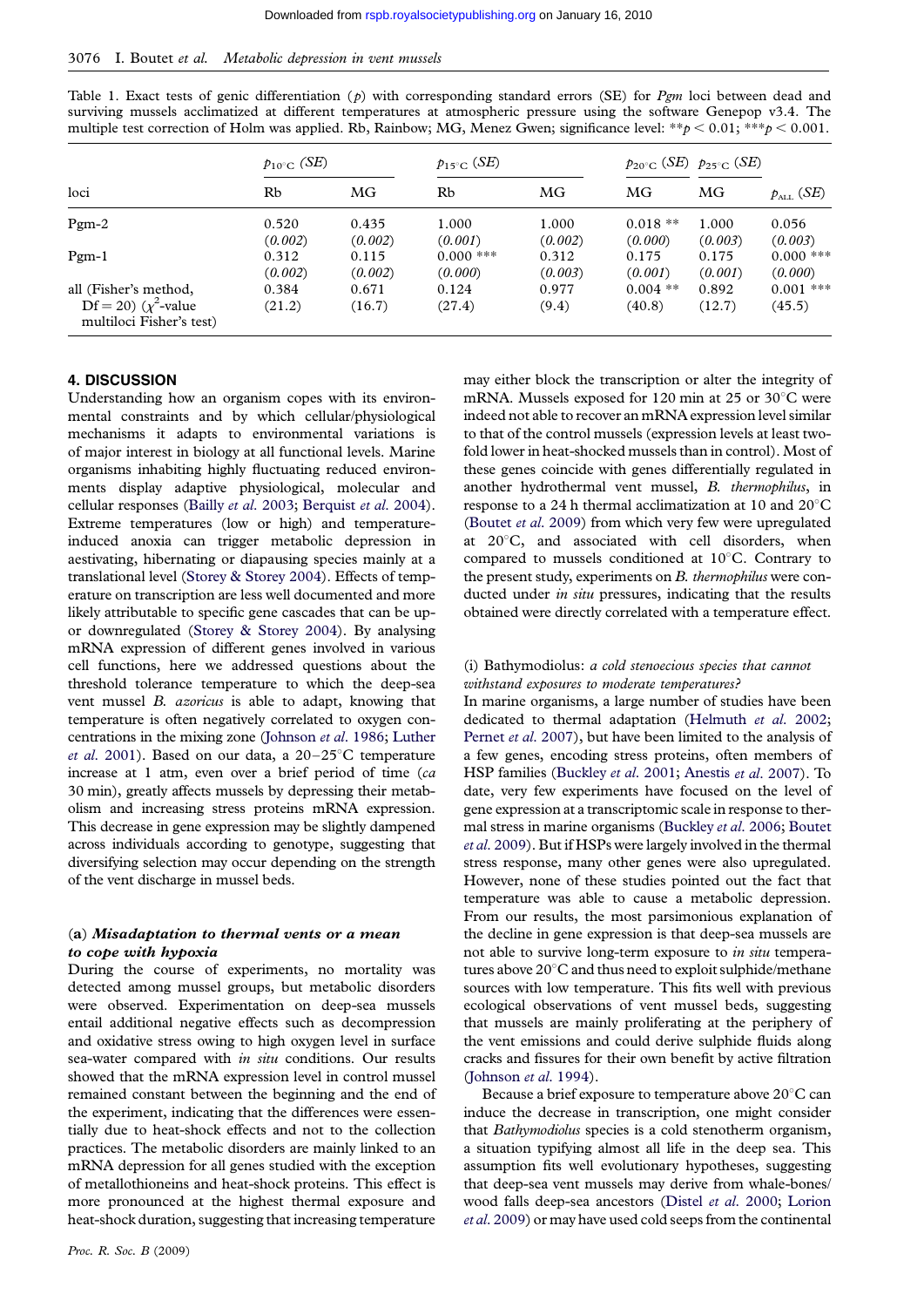margins as stepping stones to colonize oceanic ridges [\(Craddock](#page-8-0) et al. 1995; [Iwasaki](#page-9-0) et al. 2006). In this context, deep-sea mussels would have benefited from a long history in cold-water masses to develop thioautrophic endosymbiosis (a long evolutionary process involving an array of highly specialized genes) but not enough time to access the thermophilic condition. Experimenting on early developmental stages, Mestre et al[. \(2009\)](#page-9-0) proposed that deep-sea hydrothermal vent mussels retained the eurytherm character of their shallow-water ancestors when they colonized the deep sea. Our results contradict this hypothesis at least for the postlarval/adult stage.

A second study conducted on another deep-sea mussel species, Bathymodiolus childressi, showed that these seep mussels were not able to cope with strong temperature changes simply because they had lost their inducible heat response capacity [\(Berger & Young 2006](#page-8-0)). Such an assumption was mainly based on the lack of HSP70 induction when mussels were experimentally exposed to high temperatures. Based on our experiments, this statement is not valid for the vent mussel species B. azoricus, because (i) the vent environment is highly fluctuating and (ii) the HSP70 expression remained constantly upregulated in heat-shocked individuals. Our RDA results clearly indicate that this response variable was highly correlated to the temperature factor, entailing a clear separation of individuals exposed to a  $25^{\circ}$ C heat shock from those exposed to a higher  $30^{\circ}$ C shock. As a consequence, and in contrast to what was observed for the cold seep methanotrophic mussel, one can hypothesize that vent mussels have reactivated and/or conserved their inducible heat-shock response capacity. Because mussels of the genus Bathymodiolus are able to rapidly move using byssal threads to follow or escape environ-mental conditions ([Govenar](#page-8-0) et al. 2004), we could hypothesize that vent mussels are only exposed to brief periods of moderate-to-high temperatures in natura, and able to reduce their basal metabolism and spare energy while increasing their chaperonin stock (e.g. HSP70 mRNA induction) to limit cell damages.

## (ii) Metabolic depression: a means to endure long-term exposure to complete anoxia?

The fact that moderately elevated temperatures could induce a metabolic depression may also be a consequence of the fact that high temperatures and anoxia are highly correlated at hydrothermal vents. In the hydrothermal environment, Bathymodiolus bivalves are subjected to variable conditions, especially temperature and oxygen gradients ([Johnson](#page-9-0) et al[. 1994](#page-9-0)). It is also well established that oxygen concentrations rapidly fall towards zero with temperature above  $10^{\circ}$ C [\(Childress & Fisher 1992](#page-8-0); [Johnson](#page-9-0) et al. 1994). In our experiments, mussels may have perceived temperature as a signal indicating that in situ conditions are turning to hypoxia or complete anoxia; they may thus have been able to trigger the decrease in mRNA expression in order to spare energy by reducing their metabolism as a response to hypoxia. Metabolic depression seems to be a common mechanism used by terrestrial (hibernation, aestivation) and marine (emersion) organisms in response to oxygen deprivation and/or water limitation [\(Storey & Storey 2004;](#page-9-0) [Larade & Storey 2007](#page-9-0)). The main objective of this mechanism is the limitation of ATP use for non-essential pathways.

Metabolic depression in vent mussels I. Boutet et al. 3077

Previous investigations conducted on the response of the anoxia-tolerant marine snail Littorina littorea to short-tomedium-term oxygen deprivation (from hours to a few days) demonstrated that one of the major adaptive mechanism is the suppression of ATP-consuming processes such as transcription and translation ([Larade & Storey 2007](#page-9-0)). However, the level of expression of some constitutive genes, as well as the upregulation of specific genes essential to anoxia survival, is maintained to limit homeostatic disorders [\(Storey & Storey 2004](#page-9-0); [Larade & Storey 2007](#page-9-0)).

## (b) Is global gene expression genetically driven between individuals?

Over a long period, the response of populations to a heterogeneous environment mainly depends on both the phenotypic plasticity of the species and/or the maintenance of adaptive polymorphisms by either balancing or diversifying selective processes ([Hedrick 2006\)](#page-9-0). There is limited understanding of how differing physiological performances of genotypes among organisms may affect the fitness of individuals, probably because slight changes in physiological performances are difficult to reconcile with the efficiency of an individual to transmit its genome to the next generation. Thus, several authors argued that amino acid polymorphism associated with enzymes involved in metabolic pathways would have noor little effect on pathway fluxes [\(Kacser & Burns 1981\)](#page-9-0) and, because only substantial differences in enzyme catalytic properties can generate detectable modifications in flux, most variations are selectively neutral ([Hartl](#page-9-0) et al. [1985\)](#page-9-0). By contrast, numerous studies showed evidence of selection on allozymes ([Hawkins](#page-9-0) et al. 1989; [Powers](#page-9-0) et al[. 1991\)](#page-9-0). Among them, functional studies on different allelic forms of the phosphoglucomutase of various invertebrates (Watt et al[. 1985](#page-9-0); [Pogson 1991;](#page-9-0) [Verrelli & Eanes](#page-9-0) [2001\)](#page-9-0) showed strong evidence for diversifying selection. Cases of thermal selection were also reported at this locus (Nevo et al[. 1977;](#page-9-0) [Piccino](#page-9-0) et al. 2004).

In our experiments, a part of the relatively high interindividual variance in mRNA expression levels seems to be explained by differences across Pgm genotypes. The first RDA analysis provided evidence that a significant proportion of the mRNA expression variance is explained by differences between Pgm-1 genotypes associated with allele 100 as opposed to the two other less-frequent alleles (105 and 95). These alleles are indeed found in individuals that are prone to display a higher expression pattern of genes following an increase in temperature. Although not significant, a similar trend was also observed between genotypes 100/100 and 120/120 at the Mdh-1 locus. However, linkage disequilibrium analysis did not reveal any allelic covariation between these two loci in the experimented individuals. This situation found for the shocked mussels was also supported by the temperature-induced differential mortality experiments conducted in parallel over one week and for which significant genotypic differences have been observed between dead and surviving individuals at the Pgm-1 locus (increase in frequency of allele 95 in surviving individuals). These results therefore suggest that some genotypes are able to perform better than others under stressful conditions. Such an adaptive process was already showed in the beetle Chrysomela aeneicollis for which differences in Hsp70 expression among PGI genotypes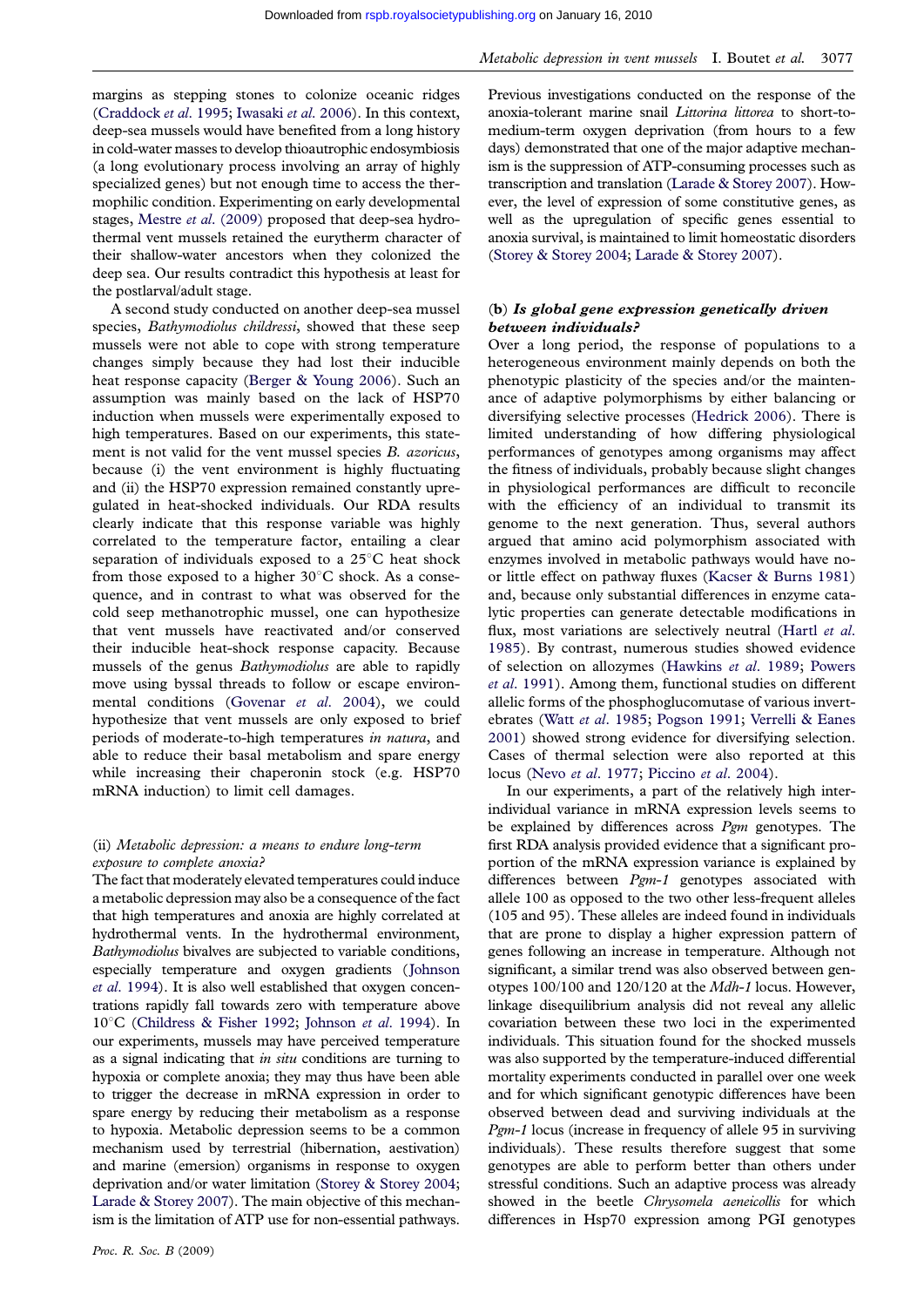<span id="page-8-0"></span>corresponded to differences in the thermal tolerance and reproductive success of individuals ([Rank & Dahlhoff](#page-9-0) [2002](#page-9-0)). In our study, homozygous individuals carrying either allele 95 or allele 105 were characterized by a higher global gene expression than both homozygous and heterozygous individuals carrying allele 100. The only exceptions are mostly associated with transcripts encoding stress proteins (hsp70, MTs). As the most frequent allele 100 seemed to be counterselected during thermal acclimatization at a pressure of 1 atm (differential mortality experiments), then patterns of global mRNA depression, which are less pronounced for alleles 95 and 105, may be an indication that transcriptional arrest is not an adaptive means to spare energy but rather an indication that animals are in bad condition. Genotypes accentuating this physiological state would therefore be disadvantaged in warmer habitats. Alternatively, this may also indicate that allozyme  $Pgm100$  is less efficient at regulating energy fluxes during anaerobiosis under temperatures exceeding 15°C and, thus, would induce a more pronounced transcriptional arrest to compensate for energy costs.

#### **CONCLUSION**

The main objective of the present study was the identification of molecular response to high-temperature exposure of the hydrothermal vent mussel B. azoricus. Our findings indicated that the variations of mRNA expression observed among individuals are explained by the heat-shock characteristics (temperature and duration), recovery after heat shock and individual genotype at Pgm-1 locus. We also showed that Bathymodiolus could behave as a cold stenoecious species that cannot withstand exposures to moderate temperatures by depressing its transcription as a response to increasing temperature.

We thank the crew and pilots of the RV L'Atalante and the ROV Victor6000 for their assistance and technical support during the cruise ATOS 2001. We also thank Pierre-Marie Sarradin, chief scientist of the ATOS 2001 cruise and David R. Dixon, coordinator of the European VENTOX project, who allowed us to collect material. We are particularly indebted to Ana Colaço and Ricardo S. Santos who provided space lab and sea-water facilities at Horta to conduct experiments and to the crew of the RV Archipelago for the recovery of the acoustically retrievable cages. We are also particularly indebted to the Genoscope d'Evry, which performed the sequencing of our Bathymodiolus EST collection, and to Odile Lecompte (IGBMC, Strasbourg) who annotated them. This work was partly funded by the European VENTOX programme (EVK3-1999-00056P), the Fish & Shellfish node of the NoE Marine Genomics Europe (coordination Adenilo Canario) and the Région Bretagne (PRIRE AMETHYST). Pierre Legendre got involved in this research as recipient of a CNRS Associate Research Directorship in UMR CNRS 7144, Station Biologique de Roscoff (April to August 2008).

#### **REFERENCES**

- Anestis, A., Lazou, A., Pörtner, H. O. & Michaelidis, B. 2007 Behavioral, metabolic, and molecular stress responses of marine bivalve Mytilus galloprovincialis during long-term acclimation at increasing ambient temperature. Am. J. Physiol. Regul. Integr. Comp. Physiol 293, R911–R921. ([doi:10.1152/ajpregu.00124.20070363-](http://dx.doi.org/doi:10.1152/ajpregu.00124.20070363-6119/07) [6119/07](http://dx.doi.org/doi:10.1152/ajpregu.00124.20070363-6119/07))
- Bailly, X., Leroy, R., Carney, S., Collin, O., Zal, F., Toulmond, A. & Jollivet, D. 2003 The loss of the

hemoglobin H2S-binding function reveals molecular adaptation driven by Darwinian positive selection in annelids from sulphide-free habitats. Proc. Natl Acad. Sci. USA 100, 5885–5890. ([doi:10.1073/pnas.1037686100\)](http://dx.doi.org/doi:10.1073/pnas.1037686100)

- Bebianno, M. J., Company, R., Serafim, A., Camus, L., Cosson, R. P. & Fiala-Medoni, A. 2005 Antioxidant systems and lipid peroxidation in Bathymodiolus azoricus from Mid-Atlantic Ridge hydrothermal vent fields. Aquat. Toxicol. 75, 354–373. ([doi:10.1016/j.aquatox.2005.08.013](http://dx.doi.org/doi:10.1016/j.aquatox.2005.08.013))
- Berger, M. S. & Young, C. M. 2006 Physiological response of cold-seep mussel Bathymodiolus childressi to acutely elevated temperature. Mar. Biol. 149, 1397–1402. [\(doi:10.1007/s00227-006-0310-8](http://dx.doi.org/doi:10.1007/s00227-006-0310-8))
- Berquist, D. C., Fleckenstein, C., Szalai, E. B., Knisel, J. & Fisher, C. R. 2004 Environment drives physiological variability in the cold seep mussel Bathymodiolus childressi. Limnol. Oceanogr. 49, 706–715.
- Boutet, I., Jollivet, D., Shillito, B., Moraga, D. & Tanguy, A. 2009 Molecular identification of differentially regulated genes in the hydrothermal-vent species Bathymodiolus thermophilus and Paralvinella pandorae in response to temperature: a comparative study. BMC Genomics 10, 222. ([doi:10.1186/1471-2164-10-222](http://dx.doi.org/doi:10.1186/1471-2164-10-222))
- Buckley, B. A., Owen, M. E. & Hofmann, G. E. 2001 Adjusting the thermostat: the threshold induction temperature for the heat-shock response in intertidal mussels (genus Mytilus) changes as a function of thermal history. J. Exp. Biol. 204, 3571–3579.
- Buckley, B. A., Gracey, A. Y. & Somero, G. N. 2006 The cellular response to heat stress in the goby Gillichthys mirabilis: a cDNA microarray and protein-level analysis. J. Exp. Biol. 209, 2660–2677. ([doi:10.1242/jeb.02292\)](http://dx.doi.org/doi:10.1242/jeb.02292)
- Cherry, R., Desbruyères, D., Heyraud, M. & Nolan, C. 1992 High levels of radioactivity in hydrothermal vent polychaetes. C. R. Acad. Sci. Paris Ser. III 315, 21–26.
- Chevaldonné, P., Desbruyères, D. & Le Haître, M. 1991 Time-series of temperature from three deep-sea hydrothermal vent sites. Deep Sea Res.  $A$  38, 1417-1430. [\(doi:10.1016/0198-0149\(91\)90014-7](http://dx.doi.org/doi:10.1016/0198-0149(91)90014-7))
- Childress, J. J. & Fisher, C. R. 1992 The biology of hydrothermal vent animals: physiology, biochemistry, and autotrophic symbioses. Oceanogr. Mar. Biol. 30, 337–441.
- Chung, J. S. & Zmora, N. 2008 Functional studies of crustacean hyperglycemic hormones (CHHs) of the blue crab, Callinectes sapidus—the expression and release of CHH in eyestalk and pericardial organ in response to environmental stress. FEBS  $\frac{9}{7}$ , 275, 693-704. [\(doi:10.](http://dx.doi.org/doi:10.1111/j.1742-4658.2007.06231.x) [1111/j.1742-4658.2007.06231.x](http://dx.doi.org/doi:10.1111/j.1742-4658.2007.06231.x))
- Craddock, C., Hoeh, W. R., Gustafson, R. G., Lutz, R. A., Hashimoto, J. & Vrijenhoek, R. J. 1995 Evolutionary relationships among deep-sea mytilids (Bivalvia: Mytilidae) from hydrothermal vents and cold-water methane/ sulphide seeps. Mar. Biol. 121, 477–485. ([doi:10.1007/](http://dx.doi.org/doi:10.1007/BF00349456) [BF00349456\)](http://dx.doi.org/doi:10.1007/BF00349456)
- Distel, D. L., Baco, A. R., Chuang, E., Morrill, W., Cavanaugh, C. M. & Smith, C. 2000 Do mussels take wooden steps to deep-sea vents? Nature 403, 725–726. [\(doi:10.1038/35001667\)](http://dx.doi.org/doi:10.1038/35001667)
- Duperron, S., Bergin, C., Zielinski, F., Blazejak, A., Pernthaler, A., McKiness, Z. P., DeChaine, E., Cavanaugh, C. M. & Dubilier, N. 2006 A dual symbiosis shared by two mussel species, Bathymodiolus azoricus and Bathymodiolus puteoserpentis (Bivalvia: Mytilidae), from hydrothermal vents along the northern Mid-Atlantic Ridge. Environ. Microbiol. 8, 1441–1447. ([doi:10.1111/j.](http://dx.doi.org/doi:10.1111/j.1462-2920.2006.01038.x) [1462-2920.2006.01038.x\)](http://dx.doi.org/doi:10.1111/j.1462-2920.2006.01038.x)
- Govenar, B., Freeman, M., Berquist, D. C., Johnson, G. A. & Fisher, C. R. 2004 Composition of a one-year-old Riftia pachyptila community following a clearance